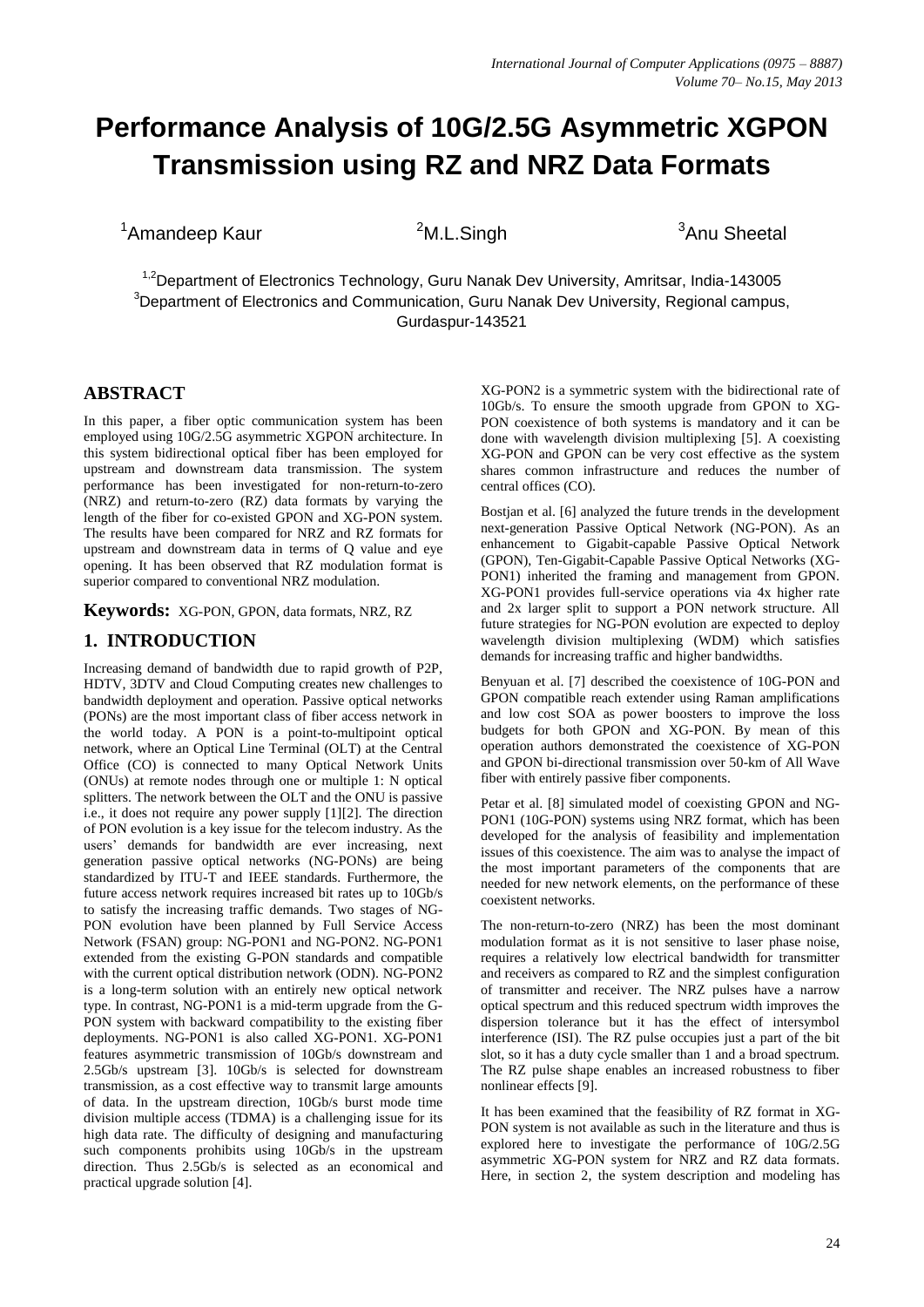been described. In section 3, the results of the system using NRZ and RZ formats for upstream and downstream data transmission have been compared by varying length and finally in section 4, conclusions are made.

#### **2. SYSTEM DESCRIPTION**

The schematic of optical communication system for coexisted XG-PON and GPON is shown in Fig 1. A Distributed Feedback laser diode with power = 3dBm in NRZ/RZ format at 1490 nm is used as GPON downstream transmitter. An electroabsorption modulated laser (EML) with power  $=$  0dBm in NRZ/RZ format at 1577 nm is used as XG-PON downstream transmitter. This EML at 1577 is designed for 10Gb/s transmission. As specific demands of the optical- transceiver in market and industry, the FSAN/ITU-T group selected the bandwidth between 1575 nm and 1580 nm for the downstream and 1260 nm to 1280 nm for the upstream transmission of XGPON. The downstream window is only 5 nm wide. To operate normally, such a narrow band uses cooled laser sources to stabilize the wavelength. Such special sources have very high costs. The upstream window being 20 nm wide, uncooled laser sources can be used and the ONU optics costs decreased [10]. Two low cost SOAs are integrated with downstream transmitter to boost both 1577nm and 1490nm signal powers before launching into feeder fiber to accommodate high loss budget for long reach. The booster SOAs for 1490nmand 1577nm downstream has 15dBm and 16dBm saturated power respectively, and these SOAs are operated in a linear regime to reduce pattern dependent distortion due to gain dynamics of the SOA. Two pumps at wavelength 1206nm with power =  $850$ mW and 1240nm with power = 520mW are used to be coupled into the bidirectional feeder fiber to provide distributed Raman gains for the XG-

PON upstream signal band (1260- 1280nm) and GPON upstream signal band (1300-1320nm) respectively. A WDM combiner is employed to combine the XG-PON /GPON downstream signals and Pump lasers, and it also separates XG-PON/GPON upstream signals. The passband of the WDM combiner is designed to ensure compatibility with the wavelength plan specifications for XG-PON and GPON signals as defined in ITU-T standards [11].The WDM combiner is able to filter out undesired Raman ASE noise outside of the upstream signal bands to improve the transmission performance. The bidirectional optical fiber with reference wavelength = 1322nm lies between 1300nm and 1324nm which is zero dispersion wavelength, having Dispersion  $= 0$  ps/nm/km and dispersion slope =  $0.086$  ps/nm<sup>2</sup>/km. The optical fiber taking into account attenuation and fiber non-linearity effect such as Self-phase Modulation (SPM) and Cross-phase Modulation(XPM). A cyclic 1:2 WDM Mux/Demux is employed with combination of 1:64 and 1:32 optical splitters for GPON and XG-PON respectively in Remote node (RN). The ONU consist of BPF GPON downstream at frequency 1490nm having bandwidth  $= 10$ nm and BPF XG-PON downstream at frequency 1577nm having bandwidth  $= 10$ nm. The signal is detected by Avalanche Photo detector (APD) receivers at 1490nm and 1577nm. It is passed through two low pass Bessel Filters with 3dB cut-off frequency =  $0.75 \times$ Bitrate/4 and  $3dB$  cut-off frequency =  $0.75 \times B$  itrate respectively. Thereafter, 3R regenerator is used to regenerate the electrical signal that can be connected directly to the BER analyzer, which is used as a visualizer to generate graphs and results such as eye diagram, BER, Q value, eye opening etc.



**Fig 1. Schematic of System Setup**

#### **3. RESULTS AND DISCUSSION**

To estimate the performance, the BER and Q value [dB] from the eye diagrams of electrical scope have been considered for GPON and XG-PON. Fig  $2(a)$  & (b) shows the graphical representation of Q value as a function of Length for NRZ and RZ (with duty cycle  $= 0.6$  and 0.8) data formats for GPON and XG-PON respectively for downstream data transmission. In fig2(a), comparing the results of NRZ and RZ transmission, it turns out that RZ data format performs better than NRZ as RZ has improved receiver system and launches average power into the fiber. The presence of non-linearities in bidirectional optical fiber such as SPM and XPM depends on peak power and interaction time. However, RZ pulses have larger peak power

and as such more susceptible to SPM and XPM. In the presence of SPM, these pulses can undergo compression and performs better than NRZ pulses. The Q-factor obtained is 27.48dB and 12.59dB at a distance of 50km and 70km respectively in downstream transmission for RZ (0.6) format. After 70km, the system gives same performance for NRZ, RZ (0.8) and RZ (0.6) as data formats have no prominent impact at higher length in case of GPON system. For GPON, the faithful transmission distance is up to 85km in RZ (0.6) format.

In fig 2(b), RZ is again better than NRZ format for XGPON system. The Q-factor obtained is 9.68dB and 8.57dB at a distance of 50km and 70km respectively for XGPON in downstream transmission for RZ (0.6) format. It is clear from figures that Q-value decreases with increase in length of fiber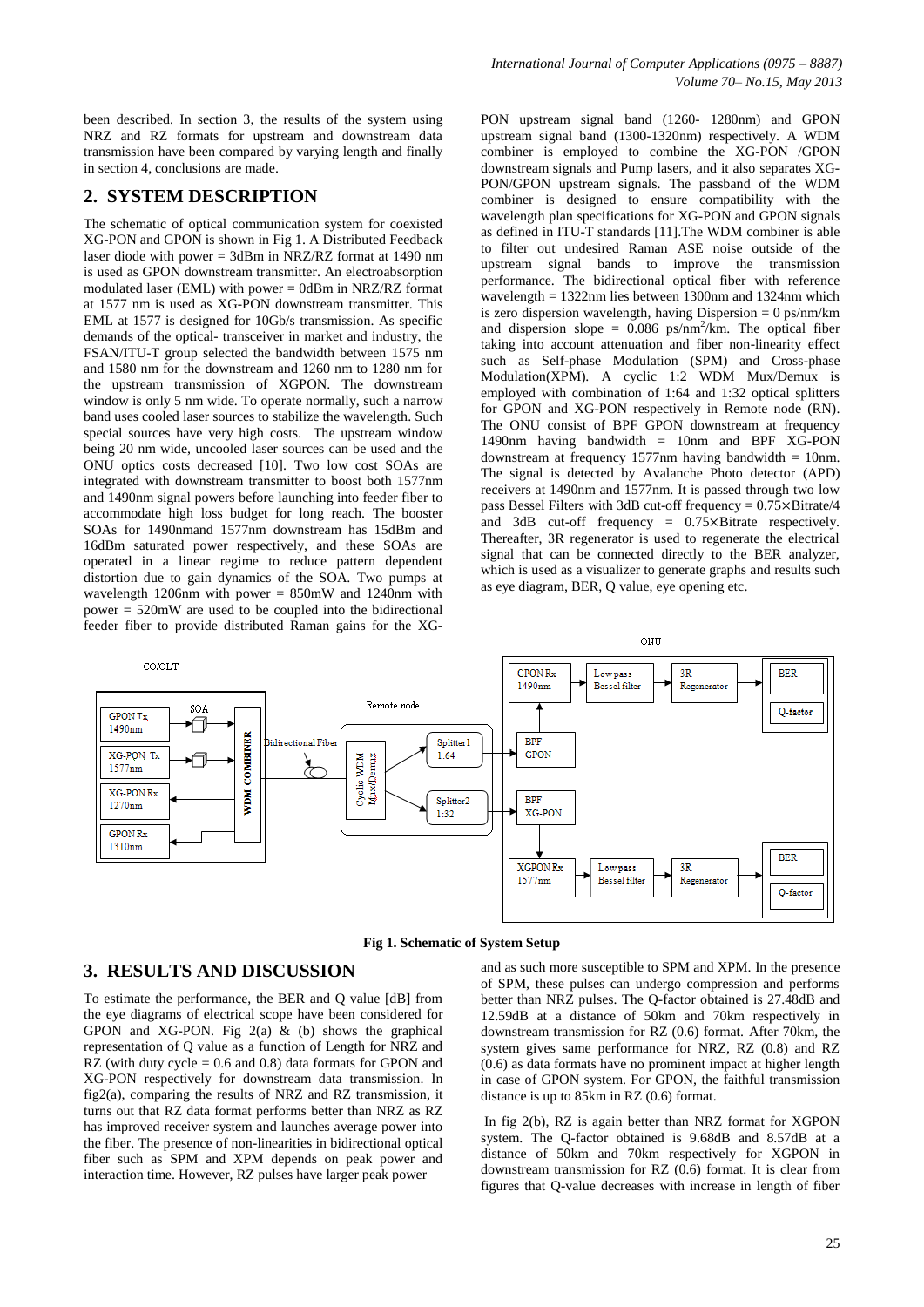due to fiber non-linearities and attenuation effect. For XGPON, the faithful transmission distance is up to 85km in RZ (0.6) format for downstream transmission, where the minimum acceptable Q factor is  $6.0$  dB at BER  $10^{-9}$  for faithful transmission.

RZ modulation has become a popular solution for 10 Gb/s systems because it has average peak power, a higher signal-tonoise ratio, and lower bit error rate that NRZ encoding. It also offers better immunity to fiber nonlinear effects. RZ modulation is found to be less susceptible to inter-symbol interference (ISI), and typically achieves better performance compared to NRZ

Fig  $3(a)$  & (b) shows the graphical representation of Q value as a function of Length for NRZ and RZ (with duty cycle  $= 0.6$ and 0.8) data formats for GPON and XG-PON respectively for upstream data. In fig 3(a), the graph clearly shows that RZ format is better option for this system for upstream data transmission. The upstream faithful transmission distance could be carried out greater than 150km for GPON in RZ (0.6) format. In fig 3(b), the graph clearly shows the faithful upstream transmission distance could be carried out up to 100km for XGPON in RZ (0.6) format, where the minimum required value for Q is 6.0 dB at BER  $10^{-9}$ .



**Fig 2(a) Length Vs Q-Factor of GPON for NRZ and RZ formats for downstream transmission**





Table 1 gives faithful transmission distance for varying modulation formats. The Q-value obtained is 265.81dB and 27.89dB at a distance of 90km for GPON and XGPON respectively in upstream transmission for RZ (0.6) format. The minimum required O-value for faithful transmission is 6.0 dB at BER 10<sup>-9</sup>. These values shows that the performance of RZ =  $0.6$ is much better than NRZ and  $RZ = 0.8$  for both upstream and downstream transmission. Fig  $4 \& 5$  shows the eye diagrams for GPON and XG-PON in RZ (0.6) format at 70km for upstream and downstream respectively. These results further endorse the results of the earlier discussion

**Table1. Faithful transmission distance for varying modulation formats**

|            | <b>GPON</b>   |                  | <b>XG-PON</b>    |                |
|------------|---------------|------------------|------------------|----------------|
|            | DS            | US               | DS               | US             |
| RZ(0.6)    | $>80$ Km      | $Up$ to<br>150km | Up to $85$<br>km | $>100$ km      |
| RZ(0.8)    | $\geq$ 80km   | $>120$ km        | $Up$ to<br>80km  | $>100$ km      |
| <b>NRZ</b> | Up to<br>80km | $Up$ to<br>120km | $Up$ to<br>70km  | Up to<br>100km |